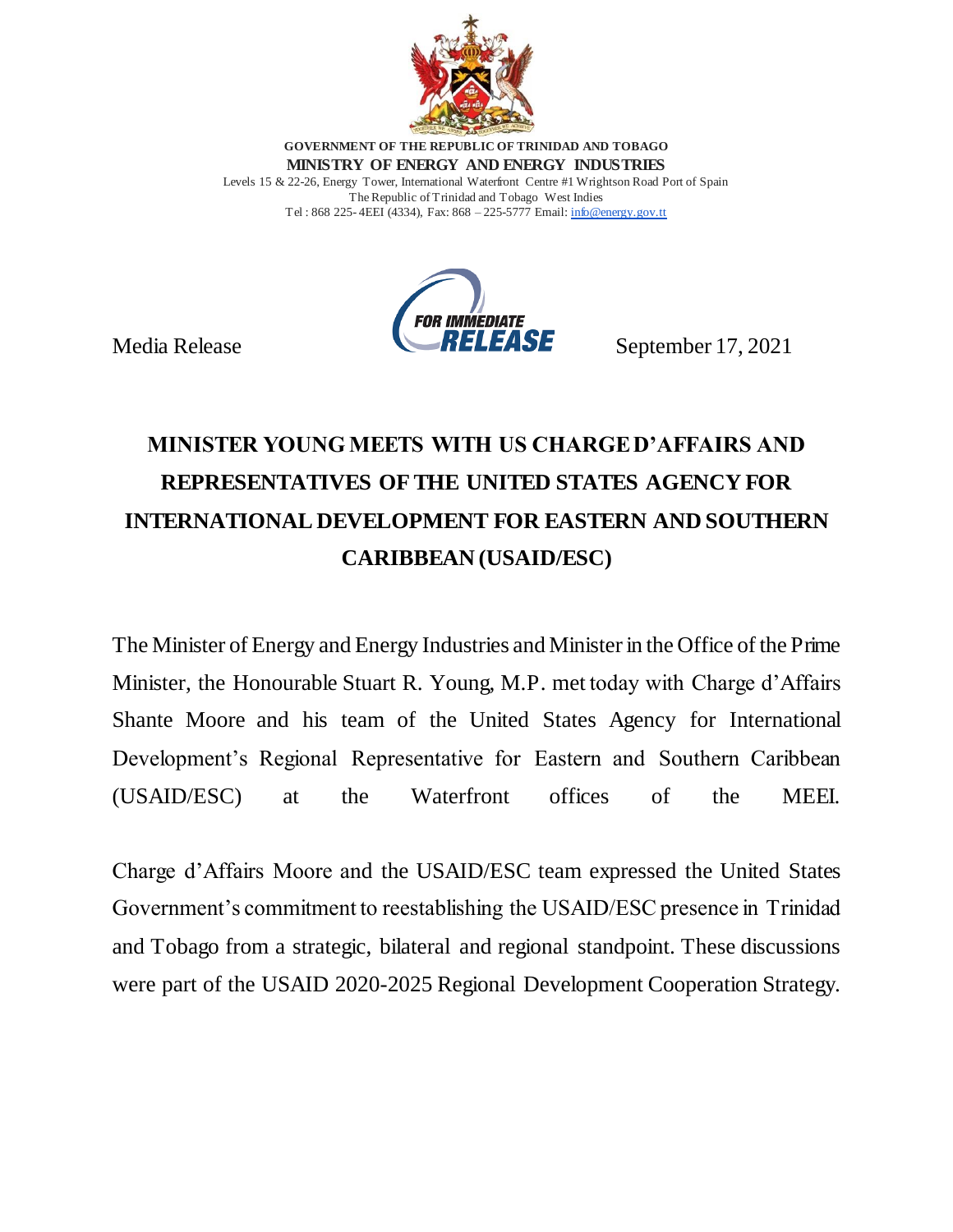The parties discussed many topics including the USAID/ESC's assistance in the fight against the COVID-19 pandemic regionally.

Minister Young thanked the team and by extension the United States Government for their role in the COVID-19 response through their involvement in the delivery of COVAX vaccines. USAID/ESC further expressed their commitment to further contribute, to aid in the support of health care workers and the issue of vaccine hesitancy.

Mr. Clinton White, Regional Representative of the USAID/ESC expressed the organisation's interest in the climate change effort, specifically building the disaster resilience capacity of the region. Minister Young conveyed his support for the initiative and reiterated the specific need for the region's need to adequately respond to and provide support for those affected by such disasters.

For almost 40 years, the United States Agency for International Development (USAID) has provided development assistance to the Caribbean region and sought to advance: "Safer more prosperous Caribbean Communities." USAID's work in the ESC region directly supports United States foreign policy priorities, including but not limited to promoting sustainable development growth programmes.

Minister Young thanked the team for their visit and expressed his openness to further discussions on several topics including potential US partnership with Trinidad and Tobago in the area of renewable energy. -END-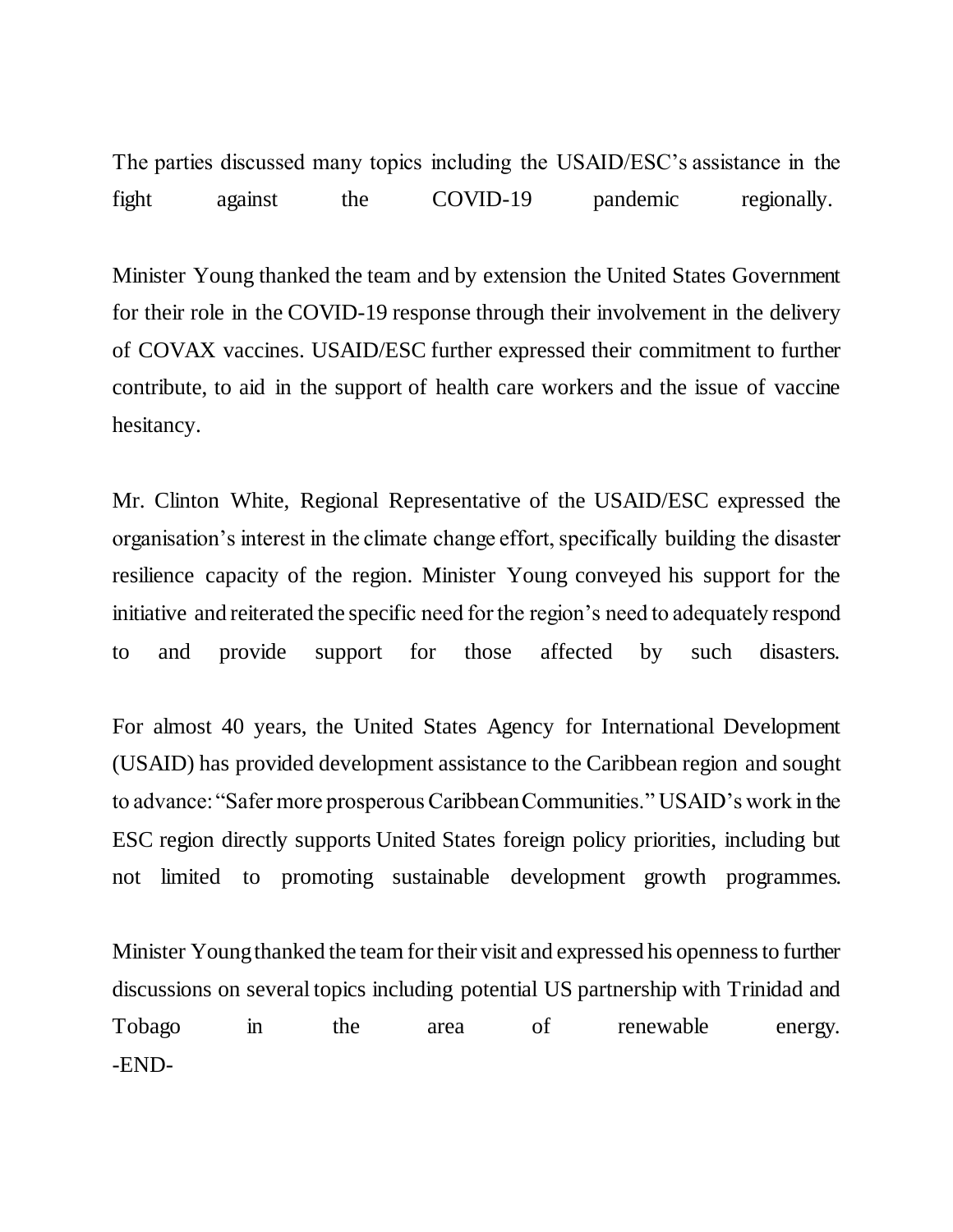

The Minister of Energy and Energy Industries and Minister in the Office of the Prime Minister, the Honourable Stuart R. Young, M.P. met today with Charge d'Affairs Shante Moore and his team of the United States Agency for International Development's Regional Representative for Eastern and Southern Caribbean (USAID/ESC)